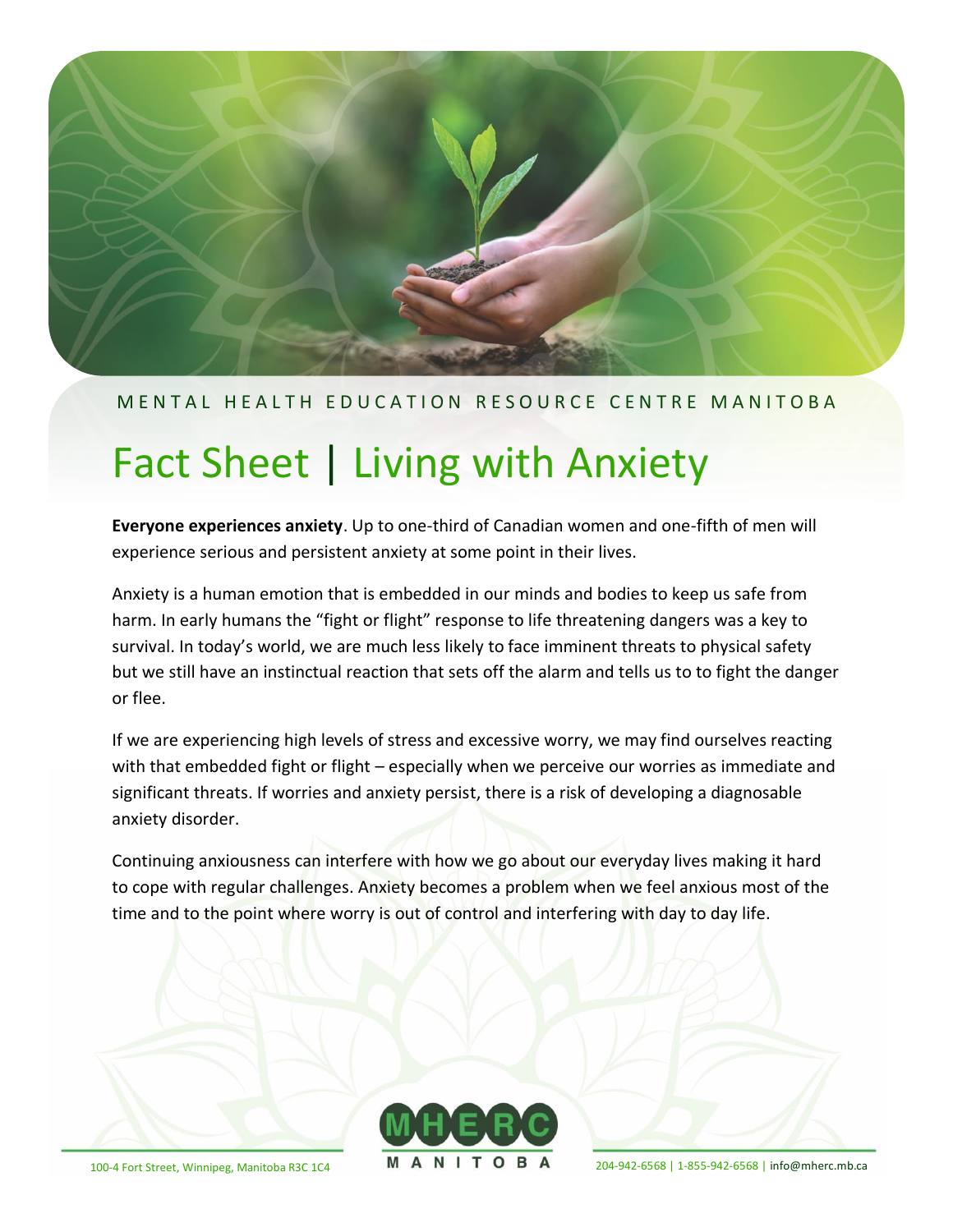#### **While there are many types of anxiety disorder, there are some common signs and symptoms:**

#### *You might be feeling:*

- Very worried or afraid most of the time
- tense and on edge
- nervous or scared
- Panicky

## *You might be thinking:*

- Everything's going to go wrong'
- 'I might die'
- 'I can't handle the way I feel'
- Irritable, agitated
- Worried you're going crazy
- Detached from your body
- Feeling like you may vomit
- 'I can't focus on anything but my worries'
- 'I don't want to go out today'
- 'I can't calm myself down'

#### *You might be experiencing:*

- Sleep problems (can't get to sleep, wake often)
- Pounding heart
- Sweating
- 'Pins and needles'
- Stomach aches, churning stomach
- Lightheadedness, dizziness
- Twitches, trembling
- Problems concentrating
- **Excessive thirst**

*Some of these symptoms can also be signs and symptoms of other medical conditions, so it's always best to see your GP so they can check them properly.*

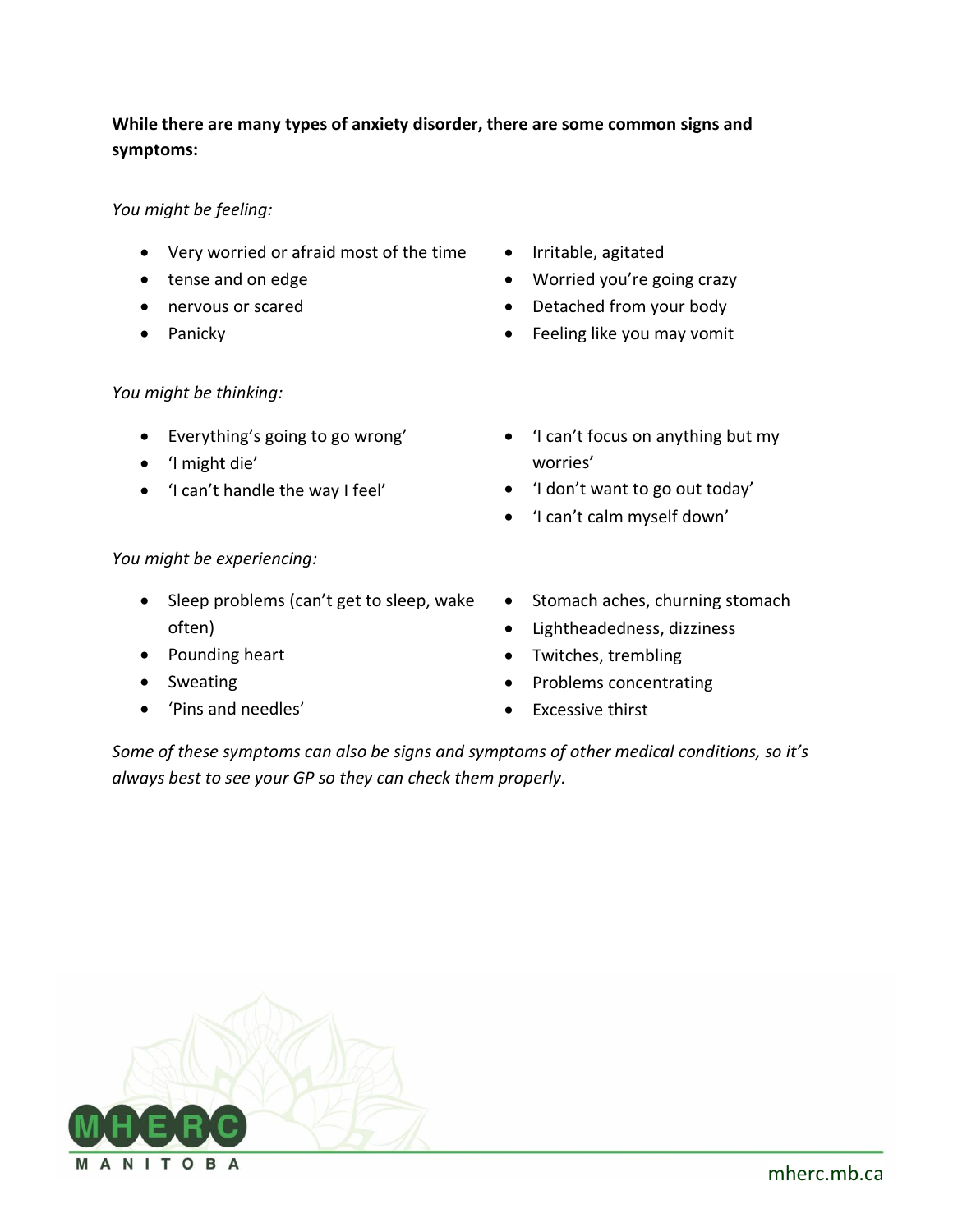# **Diagnosis**

To be diagnosed with an anxiety disorder, a combination of symptoms is present on most days for more than six months and interferes with your ability to function at work or at home.

It is common to experience a low mood and excessive worry. The two conditions of clinical depression and anxiety disorder can occur at the same time.

It's important to get help for persistent anxiety. Left untreated, anxiety can last for a long time. It can become exhausting, debilitating and get in the way of living an everyday life.

# **Types of Anxiety**

#### **Panic Disorder:**

People who live with a panic disorder describe intense physical and emotional reactions that can be triggered unexpectedly.

These unexpected and repeated attacks may cause a person to avoid situations where panic attacks have happened. Avoidance offers temporary relief but can lead to increased fear of an attack and social isolation. If fear and avoidance continues, daily life can become quite limited, and a person experiencing this may be unable to accomplish once routine tasks. In some instances a person may become house bound.

#### **Generalized Anxiety Disorder (GAD):**

People worry excessively for at least a six-month period about common life matters, such as finances, family or health, when there are no signs of trouble.

Although excessive worry is the main problem, other reactions may include:

- irritability
- muscle tension
- stomach or bowel distress
- racing heart
- insomnia
- restlessness
- fatigue
- trembling or shaking

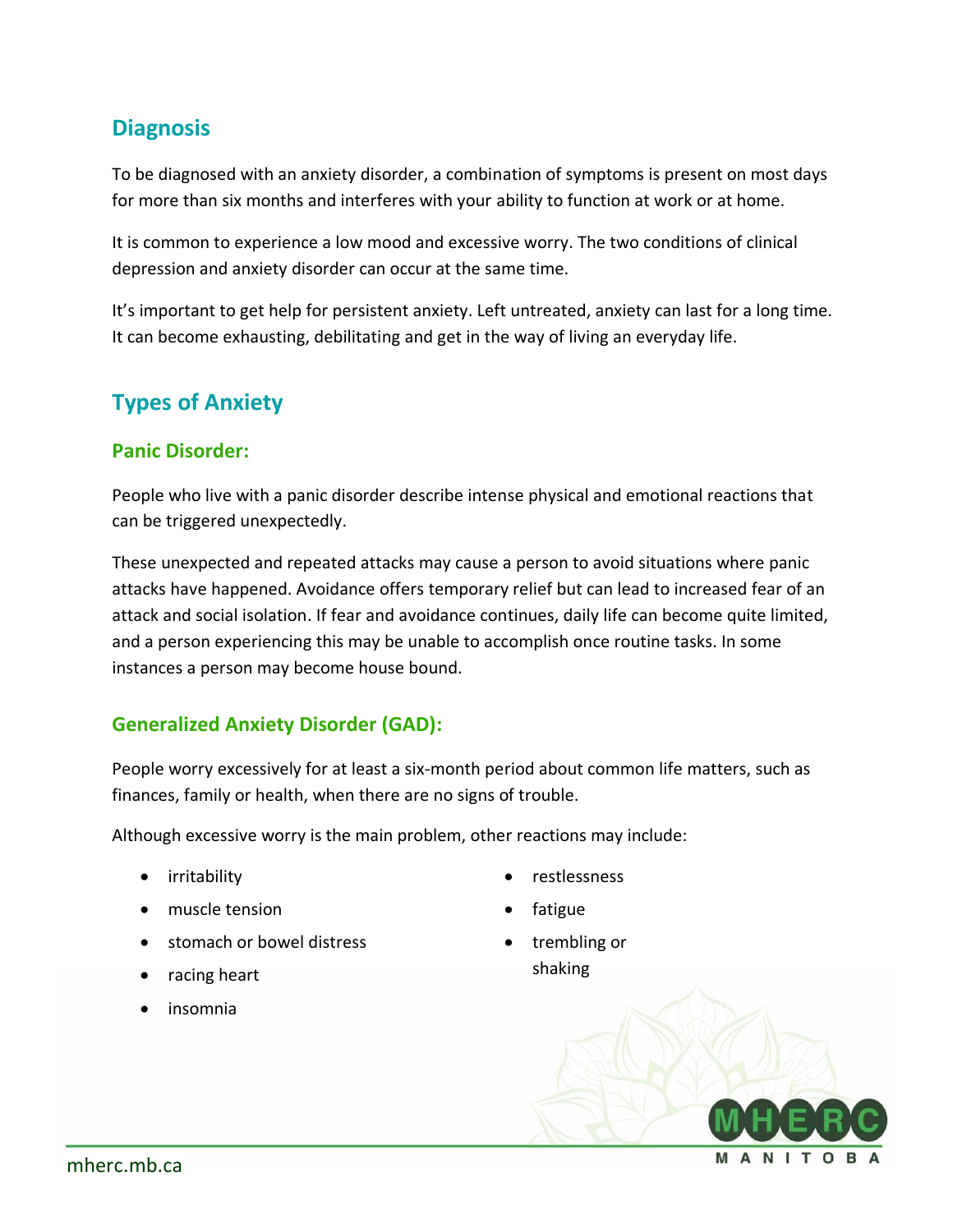#### **Phobias:**

A phobia is an intense fear of a specific object or situation that poses no real threat or danger. Common phobias are:

- a fear of heights
- a fear of flying
- a fear of insects and animals

People who experience the above often try to avoid triggers. Avoiding may end up limiting or restricting parts of their lives. For example, a person who has a phobia of air travel may not be able to attend work, family or urgent events far away from home. This may restrict part of their work life but may also lead to feelings of shame and guilt which then has a negative impact on self-esteem.

#### **Social Anxiety:**

Social anxiety is much more than blushing in a crowd or shyness when meeting new people. It is an extreme anxiety where the person feels that they are being negatively evaluated or scrutinized by others. This is sometimes accompanied by fear of being publicly embarrassed and can be emotionally overwhelming. Thoughts like, "I'll die of embarrassment" or "What will they think of me if I do that," dominate.

The person may have:

- difficulty eating or writing in public
- difficulty maintaining eye contact
- blushing, sweating, dry mouth, racing heart in social interactions

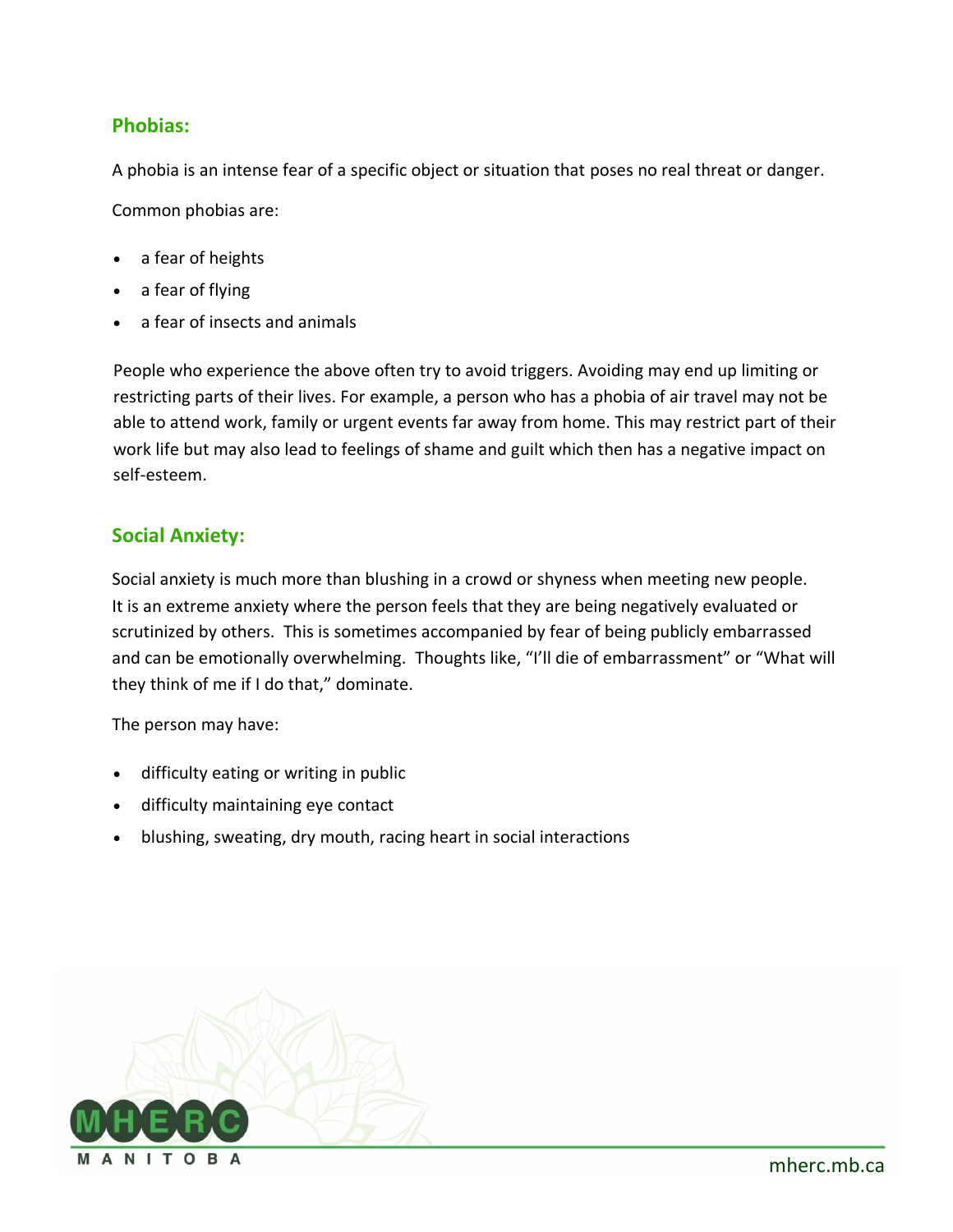#### **Post-Traumatic Stress Disorder (PTSD):**

PTSD can affect individuals who have experienced a situation where they believed they would be seriously harmed or killed, or where they witnessed situations in which they felt others might be harmed or killed. Examples of such situations are assault, rape, torture, accidents, natural disasters or military combat. People with PTSD often recall such traumatic events with marked fear, helplessness, or horror, even when they are no longer in danger or when the event took place well into the past. The reaction to the trauma continues after the event/s and may be relived or triggered by events, people or environments.

Symptoms of PTSD:

- Panic attacks
- Nightmares/dreams
- High levels of emotional distress
- Anger
- Fear
- Numbness
- Excessive alcohol or drug use

#### **Agoraphobia:**

Agoraphobia is sometimes thought to be a fear of open spaces. However, people who have had panic and anxiety in open spaces may also fear shopping centres, public transportation or restaurants and other places where people gather. Most people who have agoraphobia develop it after having one or more panic attacks, causing them to worry about having another attack and avoid the places where it may happen again.

Signs of agoraphobia:

- Often avoiding certain places or situations
- Experiencing stress or discomfort when leaving the house or being in certain situations
- Using avoidance strategies such as having someone else go to stores for you to avoid triggers
- Someone with agoraphobia will experience a sense of fear that's disproportionate with the situation happening
- The fear or phobias will last for six months or more in most people with agoraphobia
- While many people with agoraphobia will try and avoid the places and situations that cause them fear, if they do encounter them they will often become upset or have extreme anxiety

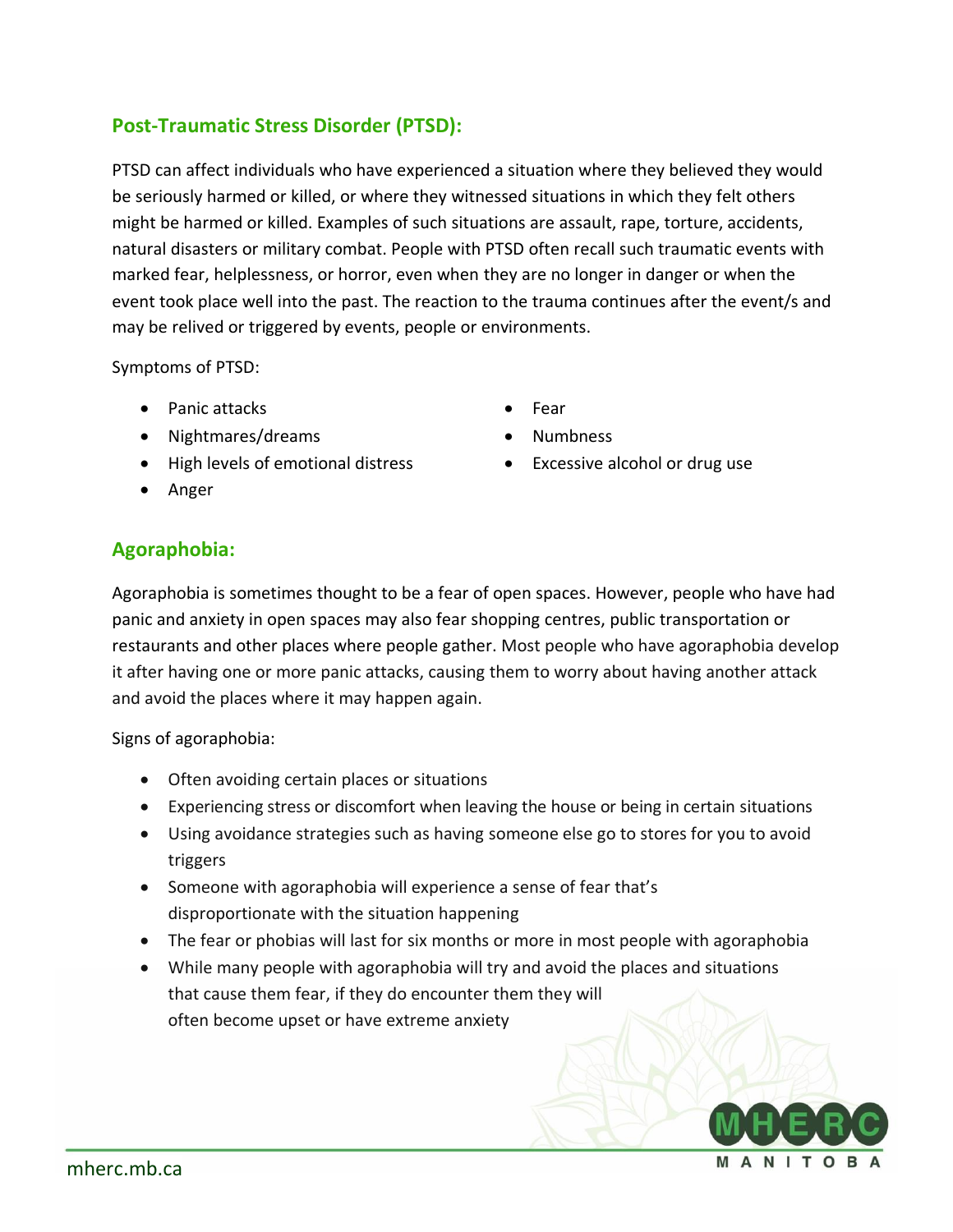Physical symptoms of intense anxiety and panic can include sweating, problems breathing, trembling, chest pain and dizziness.

# **Help for Anxiety**

It's important to seek help to manage severe anxiety which includes any of the above. Severe anxiety is common and anxiety conditions respond well to counselling, Cognitive Behavior Therapy, self-help, medications and social support. Typically, it will be a combination of factors that help a person get and feel better, such as:

- A well-informed health professional that is comfortable to talk with
- Support from family and friends
- Peer counselling
- The right psychological and medical therapies
- Physical activity and healthy eating

Learning ways to manage challenges and stress, such as problem solving, meditation, mindfulness and yoga.

#### *Resources at MHERC*

**THE ANXIETY CURE: LIVE A LIFE FREE FROM PANIC** | Klaus Bernhardt, 2018.

**THE ANXIETY WORKBOOK FOR TEENS: ACTIVITIES TO HELP YOU DEAL WITH ANXIETY AND WORRY** | Lisa M Schab, 2008

**ANXIETY DISORDERS: AN OVERVIEW OF PERSONAL STORIES AND PROFESSIONAL PERSPECTIVES** |ADAM, 2013

#### *Resources in Community*

**ANXIETY DISORDERS OF MANITOBA** | 204-925-0600

**ST. BONIFACE HOSPITAL ANXIETY DISORDERS CLINIC** | 204-237-2335

#### **PEER SUPPORT**

- Peer 2 Peer Connections (a program of MSS) | 204-786-1616
- Seneca Help Line | 204- 942-9276 (7:00 am to 11:00 pm daily)



[mherc.mb.ca](https://www.mherc.mb.ca/)